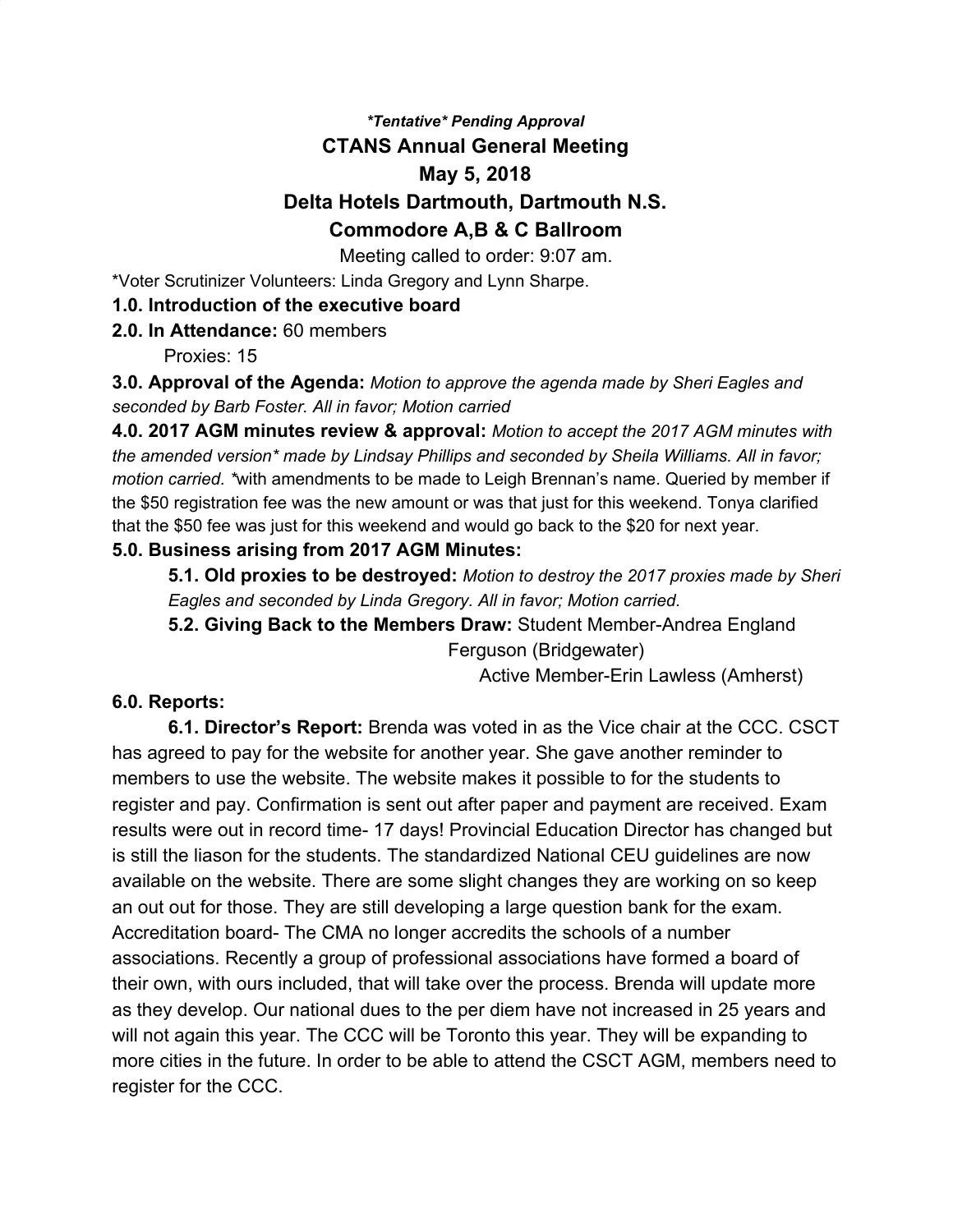Member question asking how the exam questions are vetted? They have a board that looks after the question vetting. Member question as to if the CCC is branching out to new cities because they have smaller attendance. Brenda was not sure but didn't think so. Carolyn suggested that the smaller cities are now better equipped than before to handle the numbers.

**6.2. President's Report:** Three meetings were held during the year, one in September, one in December and one in May. All of which were held at Tonya's home. She met with the lawyer last September for about 2  $\frac{1}{2}$  hours to review and update the by-laws. She is planning to review later during the meeting. Tonya thanked the 50th anniversary committee. CTANS purchased the sign that will be seen from now on at all the meetings. The paediatric symposium will be Sept 15th, also this year they will also have the option of streaming the conference live online for \$40. Tonya is staying on as the CEU committee chair. She will update as needed to be approved by the CSCT board. Tonya is stepping down as president. She thanked the executive, her coworkers and all the members for all their support.

**6.3. Vice President's Report:** She attended all the executive meetings. She put out the fall 2017 and spring 2018 newsletters. Carolyn also encouraged members to log in to the website to keep email addresses up to date as well other personal information. She attended the St John Cardiovascular Symposium in October. She looked into the rings, which can be ordered from Birk's still. Ordering information can be found on the CTANS website. Resigning from her position as vice president but plans to stay active in the association. She said a thanks to the board as well all the members.

**6.4. Education Director/ CEU Coordinator's Report:** The positions were amalgamated at the last AGM. We are in the second year of the triennium, ending in 2019. If CEUs were sent and members did not hear back Jaye please see her for confirmation. Any students who wrote and passed their exam within the last two years need to send a copy of their certificate to get their 30 CEUs. There were 12 students that wrote in April. Members don't need to send any more than 30 CEUs required.

**6.5. Treasurer/Registrar's Report:** Active-109 Inactive- 9 Assoc.- 1 Student- 12 Life-1 Adding up to a total of 132 members total. Ashley went over the accounts and expenses Exam fees now paid directly to CSCT. Brenda's travel expenses have not been added yet, but will be for next year. This year we had to get a new accountant, Brenda MacPhee. She had to do two years worth of the books as well as set up new software for us so there was an increased payment of \$1200 for her. It will go back to \$500 next year. Most everyone paid by October 31st last year. Reminder that late payments needs to be by cash, money order or paypal and that late fees were increased at the last AGM to \$100. She encouraged members to set themselves up with NSHA payroll deduction and also reminder to keep personal information up to date Member question asking how payroll deductions works; Ashley explained how it works.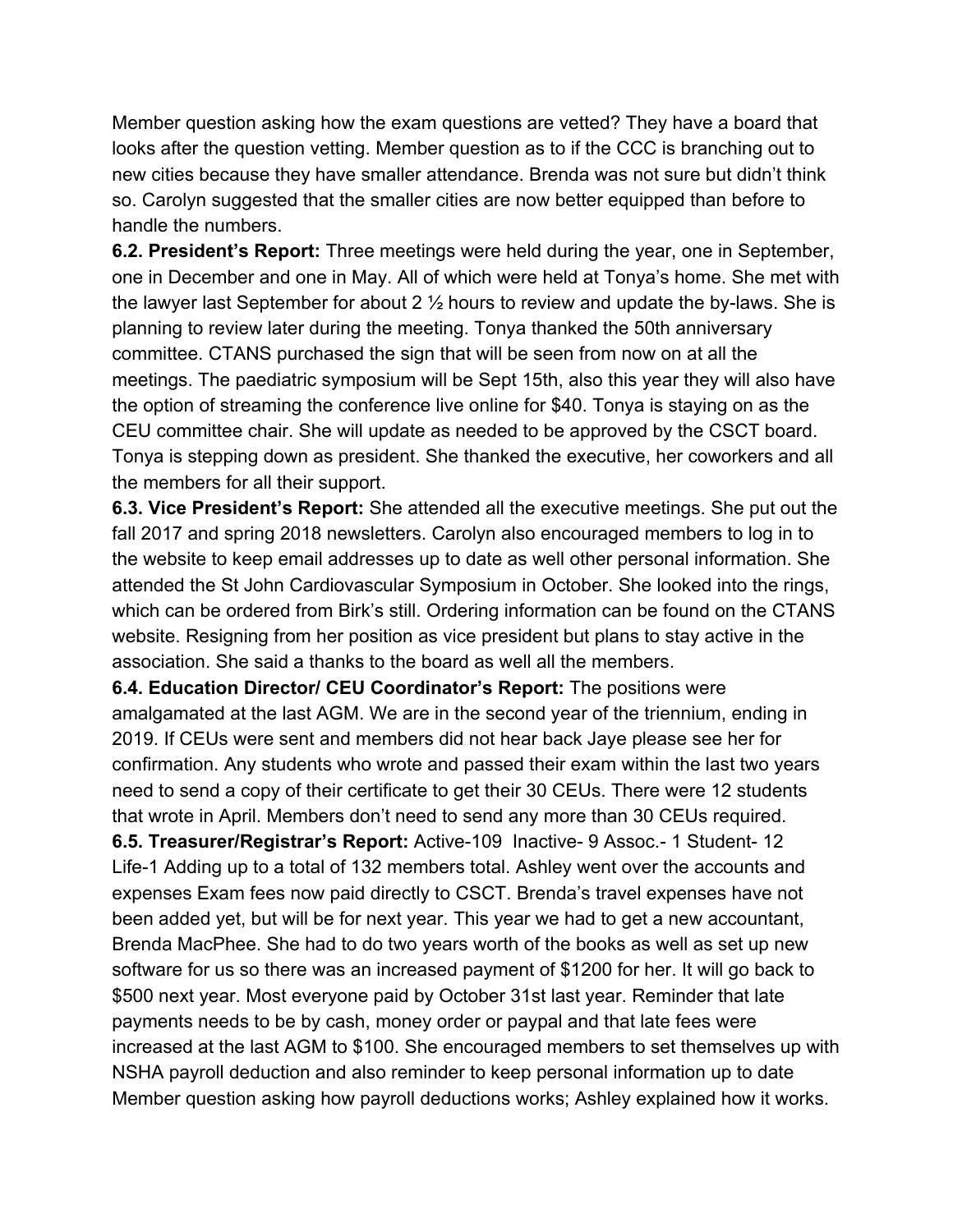Another member wondered if amount owing updates on website. Ashley clarified that it doesn't but to contact the treasurer directly.

**6.6. Webmaster's Report:** Technical difficulties such as trying to log in help is at the national level. Mike is looking for website content-job postings, form etc. He is open to changing anything that he can possibly change.

**6.7. Legislation Report:** Marjorie Hickey emailed last week. Michelle MacDonald has changed positions in the government, so they have put someone in place in an acting role, who has no authority to move forward. When they have put someone in place for the role she will get in touch with them and see where we stand right now. MRT college is still her recommendation as the direction to move forward.Carolyn reminded members to document officially and send to the president events from unregistered staff doing our job that causes patient harm; ie through SIMS reports, etc. Tonya reminded members about why dues would not be going back down once we are legislated. Once legislated the legal fund will be absolutely necessary.

*\*Motion to accept the reports as read made by Jen MacDonald and seconded by Karen Harnish. All in favor; motion carried.*

## **7.0. New Business:**

**7.1. By-Laws:** Most of the by-laws were not touched by since they were first written up. So Tonya reviewed draft 5 of the by-laws with the members.

Page 3-4 Membership classes- Business. Commercial or Industrial- Tonya proposed adding "cannot practise in the field" Unanimous agreement.

Page 6-7 president/ director split & Education-CEU coordinator combined.

Page 8 Updated Education/CEU coordinator duties updated. \*amend VP-Spring/Fall newsletter added to duties. Error in education duties-from "matter" to "manner."

Page 8 Election Process- Secret ballot process added to bylaws; next year 3 scrutinizers will be added, with one acting as the chief scrutinizer (to oversee).

Page 10 Quorum was bumped to 25 percent of active members present.

Page 14 Complaints added in preparation of legislation; includes a complaints committee and appeals committee.

Page 20 List of Directors

*\*Motion to accept the bylaw changes as amended made by Linda Gregory and seconded by Lindsay Phillips.*